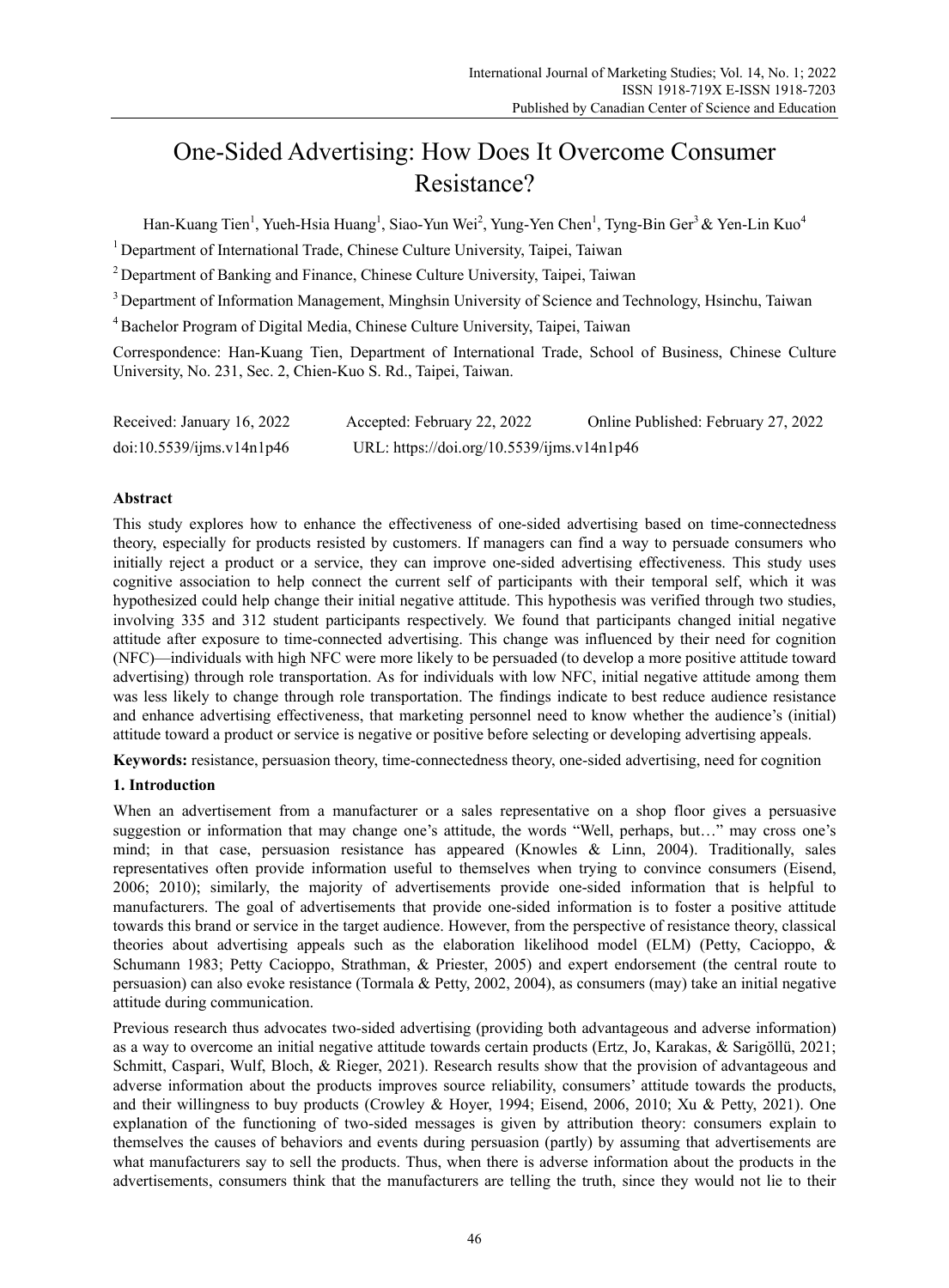detriment (Jones & Davis, 1965; Jones & McGillis, 1976). Another theory behind the effect of two-sided messages is provided by inoculation theory (McGuire, 1964). In this theory, a rebuttal argument, called a refutational appeal, is made by consumers resistant to a product and a two-sided message about it, and consumers will only be persuaded when they deliberate on both advantageous and adverse information. Here emerges a question. Is one-sided advertising unable to overcome negative attitudes among consumers?

Connectedness theory (Zhang & Aggarwal, 2015), which is rooted in role transportation theory (Green & Brock, 2000), provides one account of how one-sided advertising can overcome such resistance. In this account, the use of story-telling techniques immerses consumers in a desired context, changing their roles temporarily in a way that reduces their resistance to persuasion. In particular, time-connectedness theory (Zhang & Aggarwal, 2015; Yang, Huang, Cai, Song, Jiang, Chen, & Chen, 2021). suggests that a story can persuade by helping the audience connect their current self with their "temporal" (past or future) self through association (Saine, Nguye, Besharat, & Trocchia, 2018). In other words, the theory makes the audience hold previous and future contextual associations on certain products, services, and time (Urminsky, 2017). For instance, a nostalgic ad may lead its audience to the happy time in the past, which inclines them to buy the product.

Previous studies show that information alone will not persuade people; a critical element is also the motivation of the individual processing the information. (Levin & Gaeth, 1988). Cacioppo and Petty (1982) found that individuals with a high need for cognition (NFC) often analyze and ponder over the message that they receive or understand themselves to be meant to receive from the ad, while low-NFC individuals often do not. In this light, the communication effect of advertising is related to the cognition of the target audience. Therefore, this study adopts the NFC level of the target audience as the moderating variable, to explore the persuasiveness of different advertising appeals for those who have different NFC levels.

The two case studies taken up here respectively look at English learning and volunteering services in Taiwan, to which participants are resistant. Regarding the former case, a majority of Taiwanese students are not highly motivated to learn English and the private schools that provide remedial English classes fail to persuade them to enroll through advertising. The second case study is on campus volunteer recruitment, because many Taiwanese college students are reluctant to participate in volunteering. Time-connectedness theory as per Zhang and Aggarwal (2015) informs the advertising appeals used in the case studies, in the hope that the target audience can be transported to the context fostered by the advertising: transported into a role that enhances the effectiveness of advertising by reducing their resistance to the product. Since the target audience may put different interpretations on the same advertising, NFC is used as a moderating variable to examine whether the NFC levels of the target audience affect the way they process information in the advertising appeals from the perspective of time-connectedness theory. On the basis of the findings, this study offers suggestions for advertising agencies.

# **2. Literature Review and Hypotheses**

# *2.1 Resistance Theory*

It is common knowledge or common sense that people have the freedom to have their own attitudes toward things. When this freedom is limited or threatened, resistance occurs. People often perceive their freedom to be thus limited when persuasive information in advertising is conveyed to them in the hopes of shaping their choices; in this case, they resist the information (Knowles & Linn, 2004; Sagarin & Serna, 2002). Resistance theory and previous studies on persuasive advertising claim that when people remain resistant to the product or service, they successfully resist persuasion in advertising, and no negative impact will be produced. However, recent studies point out that the confidence of the target audience may be boosted when they successfully resist persuasion (Kamarkar & Tormala, 2010; Tormala & Petty, 2002, 2004); that is, certain after-effects may be produced because of the resistance and these effects may even influence the persuaders (Banas & Miller, 2013).

# *2.2 Persuasion Theory*

Previous literature advises marketers to address consumers' negative attitudes towards given products with two-sided messages, based on both attribution theory and inoculation theory (Eisend & Tarrahi, 2022). The former theory reveals that consumers tend to think that the advertiser tells the truth when there is negative information in the advertisement; this improvement in perceived source reliability will be improved, which reduces consumer resistance (Jones & Davis, 1965; Jones & McGillis, 1976). As for inoculation theory, in the context of advertising research, the theory applies when an enterprise experiences business crises or attacks from its competitors if it continuously plays image advertisements, as its target consumers have already had a "vaccine" against the attacks, which decreases the harm brought by the attacks (Banas & Rains, 2010; Kim, 2012; Szybillo & Heslin, 1973). Theories that mean to resolve the problem of consumer resistance toward certain products must manage to persuade consumers by both providing information for them to deliberate and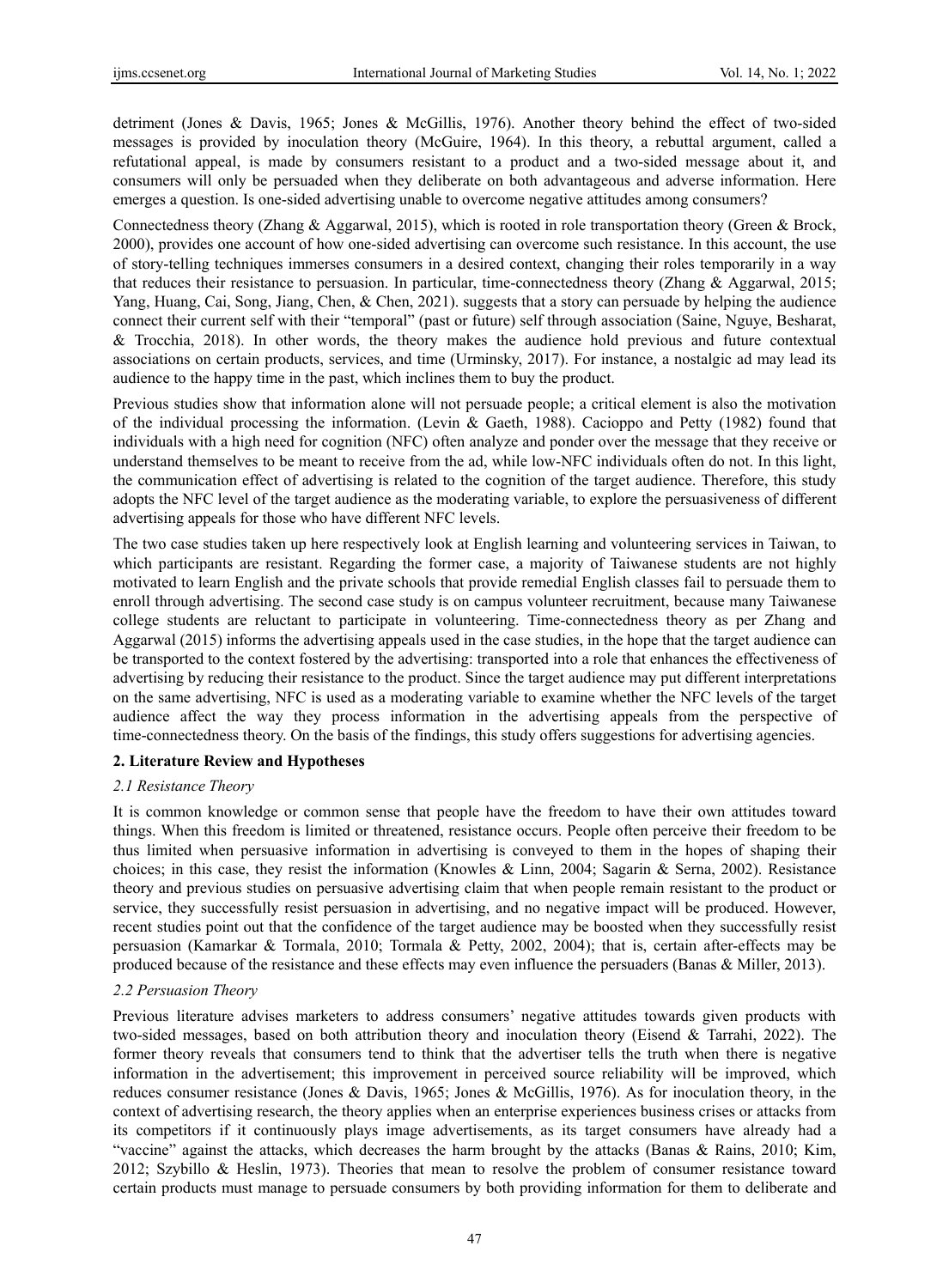reducing their resistance to the information and the product.

A method based on the elicitation of emotions is also helpful in reducing consumers' resistance towards certain products, especially with one-sided messages. Strick, Holland, van Baaren, and van Knippenberg (2012) proposed that humor in advertising can reduce resistance by preventing consumers from connecting the negative information with the brand of the advertised product (Blanc & Brigaud, 2014). However, not all products or services are suited to use humor in their advertisements—for instance, funeral services. Another approach to reducing consumer resistance is the altercasting theory proposed by Weinstein and Deutschberger (1964), which points out that if one is invited to play a new social role one may take it up and follow its rules and values when interacting with people. That is to say, in this view society is a stage and social norms decide the script and lines of each role (Biddle, 1979; Koenig & Eagly, 2014).

Narrative transportation is one important mode of role transportation, proposed by Green and Brock (2000), who claim that the mainstream theories about changing attitudes cannot establish persuasive mechanisms based on a narrative, but instead that narrative transportation is a special persuasion route: that sorrowful plots used in narrative advertising immerse the target audience in the story in order to temporarily change their roles (Green  $\&$ Fitzgerald, 2017; Volkman, 2017).

Narrative transportation consists of two parts: a story and immersion in that story. Green and Brock (2000) posit that a story is expected to achieve certain effects—for instance, to make the audience feel that there is an unanswered question, an unresolved mental conflict, or an unfinished description. Generally speaking, the protagonist in a story has a problem. For example, in the advertising used in the research, a baby-sitter goes shopping with a child, but a patient who has escaped from a mental asylum murders them.

Narrative transportation means that one will be immersed in the story unconsciously because of the emotion evoked by the plot. Phillips and McQuarrie (2010) indicate that narrative transportation includes three basic elements: a story that provides a setting, an experience in which one is totally immersed in the plot and forgets the real world, and the change that one makes after one watches the story.

Green and Brock (2000) applied the narrative technique in their study, endeavoring to construct a story that would immerse the target audience and transport them into the context of the advertising through a narrative to persuade them thereby. Phillips and McQuarrie (2010) proposed that immersion leads to a strong sense that the world described in the advertising is real, whereas on the other hand if the target audience assess, judge, and doubt the information they receive, the advertising is less likely to succeed in transporting them to its context. Cin, Zanna and Fong (2004) further illustrate that an effective narrative can help advertisers reduce resistance to persuasion by engendering transference, or empathetic identification with the misfortunes of characters, and thereby discouraging logical analysis of messages on the audience's part.

# *2.3 Time-Connectedness Theory*

Emotions are the outcome of daily experiences (Hirsch 1992; Richins, 1997). The most commonly used persuasive strategy in advertising is nostalgia; contrasting that approach, however, Zhang and Aggarwal (2015) proposed a new persuasive strategy of "time-connected transportation," which uses a "time travel" technique to trigger the audience's associations with the future as a persuasive mechanism. Specifically, imagining the positive affordance of having or using the product or service in the future will indirectly foster the inclination to buy it. They also (re)assert the persuasive importance of immersion, and of circumventing doubt or critical thinking, in the time-connected context.

On this basis, the present study proposes its first hypothesis as follows:

H1: A target audience who are initially resistant to certain products or services may be persuaded after watching time-connected advertising.

# *2.4 The Need for Cognition*

Varying levels of need for cognition result from different ways of processing information. High-NFC individuals often spend much time assessing persuasive information in order to understand and selectively accept or reject it, while low-NFC individuals are more likely to be influenced by the people and things in the advertising (Haugtvedt, Petty, & Cacioppo, 1992; Haugtvedt & Petty, 1992; Petty & Cacioppo, 1986). As this implies, low-NFC individuals are more straightforwardly influenceable.

The present study explores whether different NFC levels of an audience affect their attitude toward a product or service in the time-connected context and the communication effect of time-connected advertising. To do so, the study proposes its second hypothesis, in two parts, as follows: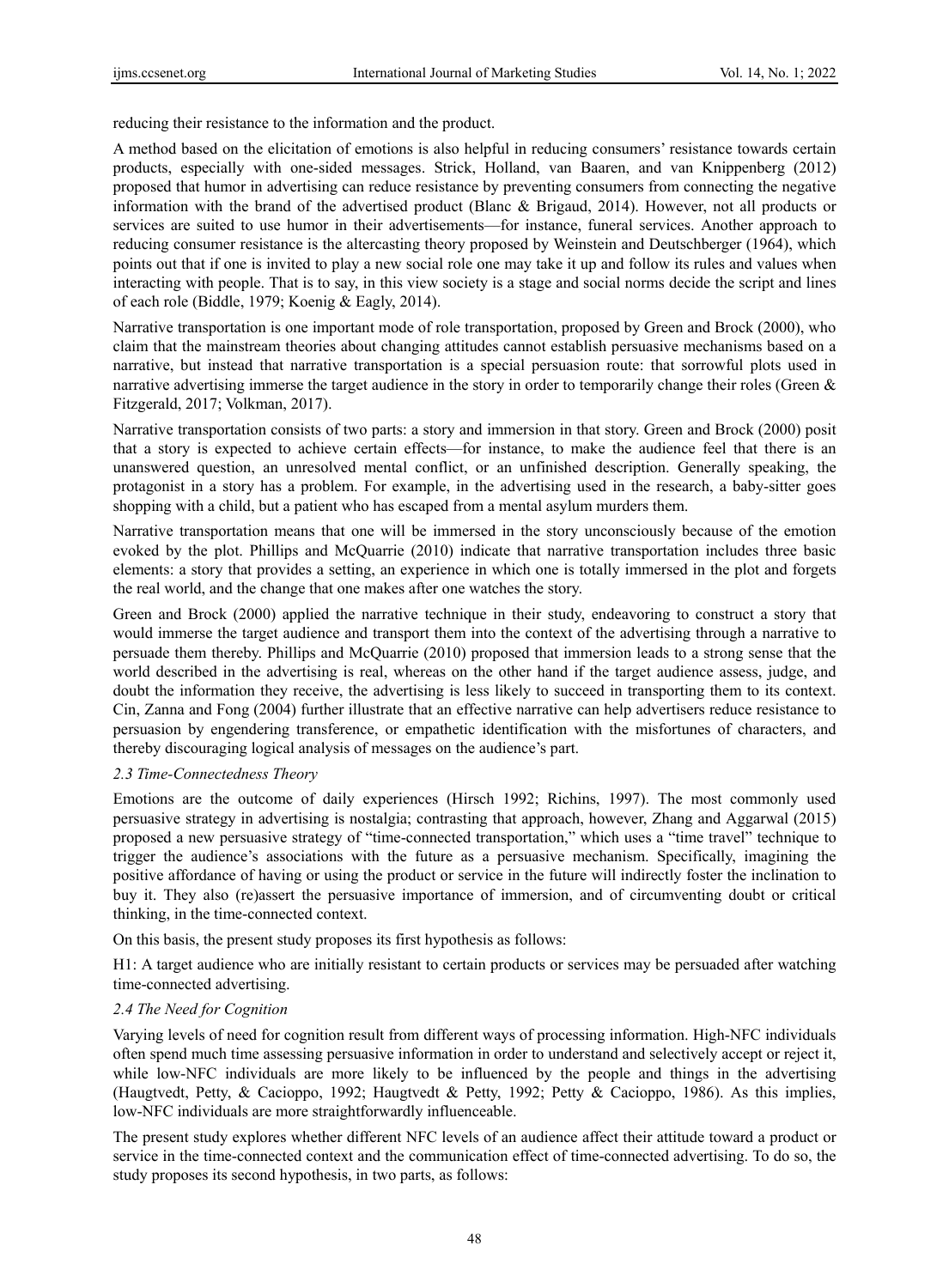H2a: A target audience with lower NFC and initial resistance toward certain products and services is more likely to be persuaded by time-connectedness.

H2b: A target audience with higher NFC and initial resistance toward certain products and services is less likely to be persuaded by time-connectedness.

# *2.5 Advertising Effectiveness*

#### Effectiveness of persuasion

As noted, this study measures the communication effect of time-connected advertising, and the willingness of a target audience to learn about a product or a service before and after they watch the advertising, and determine differences in their willingness and therefore the success of persuasion across NFC groups.

# **3. Research Design**

# *3.1 Study One*

English learning is chosen as the advertising topic in the first case study, because many Taiwanese students lack motivation to learn English, and advertising for English tutorial classes does not often persuade the target audience to learn English. In this study, time-connectedness theory was applied to English class advertising to see whether time-connectedness helps reduce resistance and enhance advertising effectiveness.

In this study, the independent variable is time-connectedness of advertising, while the moderating variable is NFC. Before the experiment, the participants were randomly divided into two groups: the "resistant to English learning" group and the "willing to learn English" group. To ensure the accuracy of the experimental results, each participant watched only one advertising appeal and completed the corresponding questionnaires.

#### *3.2 Manipulation Check*

A pilot test was carried out to examine whether the participants could distinguish whether the ad represented the current or temporal self of the character represented in the ad and whether time-connectedness in the ad helps reduce resistance to it.

This study recruited 20 college students to participate in the pilot test. They were randomly divided into two groups. The first group watched a time-connected video ad for an English school created for this experiment. The second group watched a non-time-connected video. Then, students in both groups filled in a questionnaire using a seven-point Likert-type scale, asking them to rate the ad in terms of various items related and unrelated to time-connectedness.

Analysis of variance (ANOVA) was used to test whether the participants were able to distinguish the character as represented in the video they watched as having a current or temporal self. The findings showed that participants who watched the non-time-connected ad scored the ad higher on items unrelated to time-connectedness than those who watched the time-connected ad (M non-time-connectedness = 4.60, SD = 0.810, M time-connectedness = 3.70, SD = 1.160, F (1,18) = 4.050, p = 0.059 < 0.01), while participants who watched the time-connected ad scored it higher on items related to time-connectedness (M non-time-connectedness = 2.30, SD = 1.033, M time-connectedness = 9.40, SD = 1.838, F (1,18) = 113.423, p = 0.000 < 0.01). This indicates that the pilot participants perceived the two videos differently in terms of time-connectedness, and so the manipulation would be effective.

#### *3.3 The Experiment*

In total, 335 participants (college students) participated in the experiment. They were randomly divided into two groups: the first group watched a time-connected advertising video while the other group watched a non-time-connected advertising video. Before watching the videos, the participants were asked to answer questionnaires that measured their attitude toward English learning, and after completing the videos, they were asked to answer another questionnaire that measured the ad's effectiveness. A seven-point Likert-type scale was used in the questionnaires to help spot the changes in their attitude toward English learning before and after watching the videos.

Based on the pre-questionnaire results, the top and bottom 27% of scores were categorized as the "willing to learn English" group ( $n = 127$ ) and the "resistant to learning English" group ( $n = 93$ ), respectively. In the videos, a fictitious brand, Eason English Language School, was used to avoid possible interference from existing perceptions of a real brand.

The pre-questionnaire measured three dimensions: individual willingness to learn English, personal English-learning habits, and NFC. The post-questionnaire measured one dimension: individual willingness to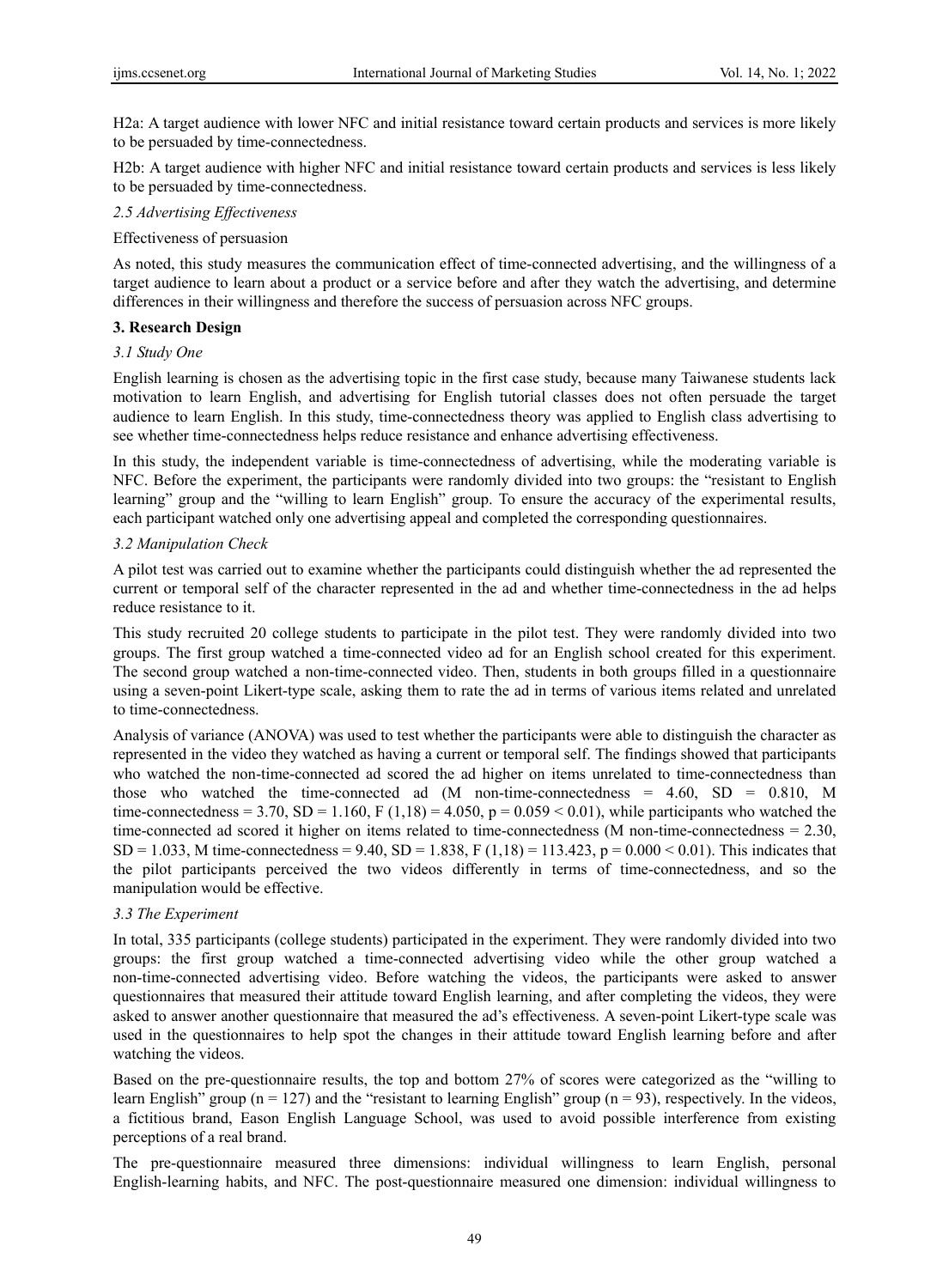learn English. It also collected basic information for the participants.

#### *3.4 Manipulation of Independent Variables*

#### Time-connectedness

The difference between the advertising videos lay in their time-connectedness. The time-connected video was intended to act as a stimulus to induce the audience to ponder the information in the ad and form a contextual association: learning English will have a positive impact on their future if they start doing it now. This association with a future effect was then meant to lead them to reduce their resistance toward the product. The video that did not use time-connectedness showed the benefits of English learning without focusing explicitly on the future.

To control other variables that might influence the experimental results, both videos used the same color and background music and were the same length.

#### Need for cognition

The 18 items on NFC were adopted from the scale developed by Cacioppo, Petty, and Kao (1984), and used a seven-point Likert-type scale. To avoid influence of extrema, an overall median was calculated and used as a threshold for NFC levels (high or low).

#### Learning habits

Items were adopted from the Learning Habit Scale developed by Lin and Huang (2009) in a study on English learning among college students. The scale consists of six items measured on a seven-point Likert-type scale. The top and the bottom 27% of the scores are categorized into the high and the low score groups, respectively.

#### *3.5 Measurement of Dependent Variables*

#### Effectiveness of persuasion

This section measures changes in the participants' attitudes toward the product from before to after watching the videos. The changes were used to analyze the effectiveness of persuasion.

*3.6 Experimental Results and Analysis* 

Descriptive statistics of the participants

The study recruited 335 participants; 127 (37.9%) were men and 208 (62.1%) were women.

#### Table 1. Information on participants (study one)

| Items                                                 | High NFC | Low NFC | Total |
|-------------------------------------------------------|----------|---------|-------|
| Resistant to Learning English Group (93 participants) |          |         |       |
| Time-connected video                                  | 18       | 23      | 41    |
| Non-time-connected video                              | 19       | 33      | 52    |
| Willing to Learn English Group (127 participants)     |          |         |       |
| Time-connected video                                  | 26       | 30      | 56    |
| Non-time-connected video                              | つろ       | 48      |       |

## Reliability analysis

Nunnally (1978) suggests that there is a high degree of internal consistency if Cronbach's α exceeds 0.7—as all coefficients did in this study, as shown in Table 2.

| Table 2. Reliability analysis (study one) |  |  |  |
|-------------------------------------------|--|--|--|
|-------------------------------------------|--|--|--|

| Scale                                                     | Cronbach's $\alpha$ | Number of Items |
|-----------------------------------------------------------|---------------------|-----------------|
| Need for Cognition                                        | 0.85                |                 |
| English Learning Habits                                   | 0.88                |                 |
| Willingness to Learn English (before watching the videos) | 0.82                |                 |
| Willingness to Learn English (after watching the videos)  | 0.75                |                 |

ANOVA was used to test hypothesis 1. Advertising effectiveness (willingness to learn English after watching the videos minus willingness to learn English before watching the videos) was analyzed to understand whether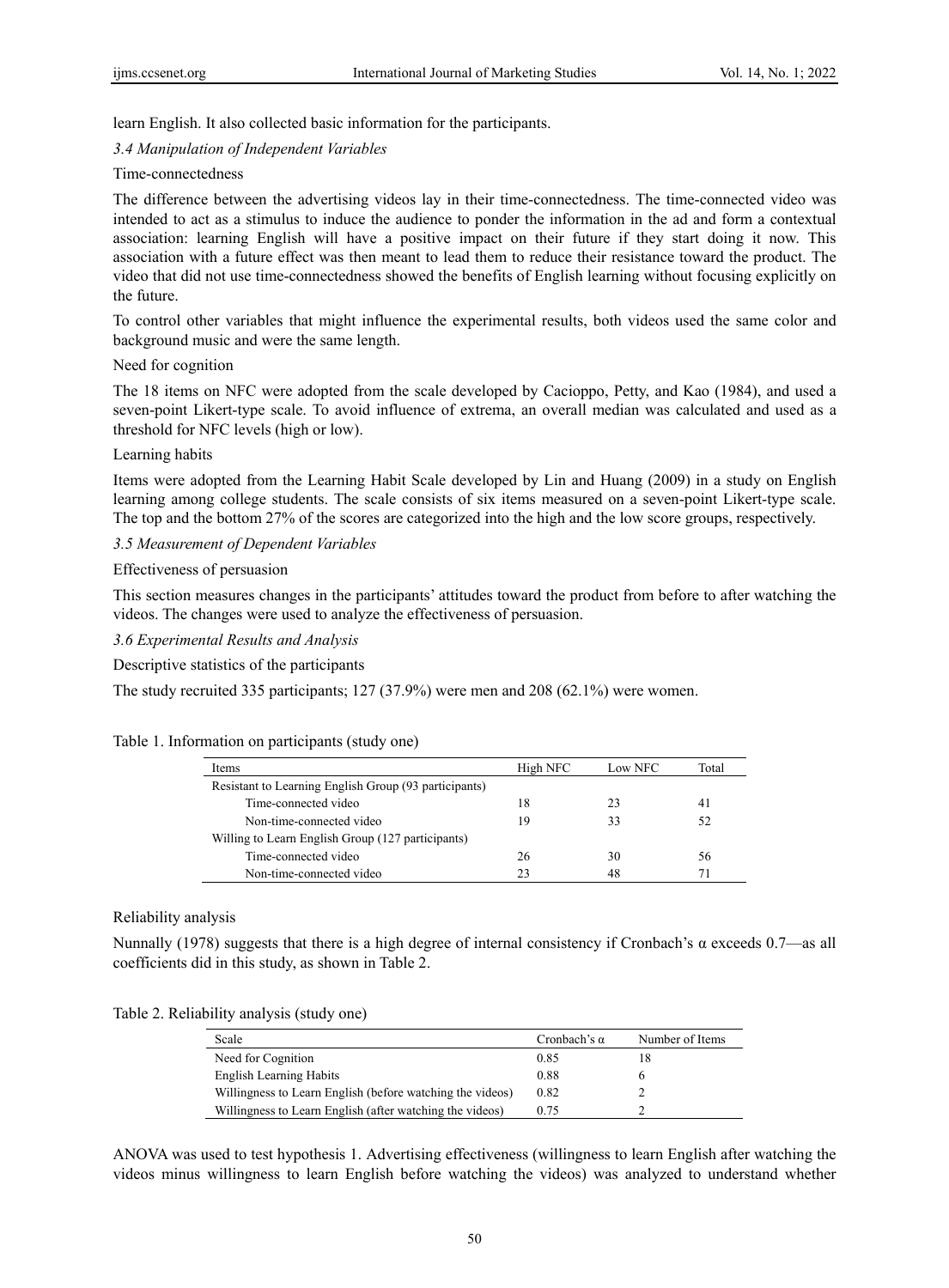changes in attitude toward the product were significant.

In the English-resistant group, the findings show a significant difference in English learning attitude after as against before watching the time-connected video (M time-connectedness =  $3.2024$ , SD = 1.254, M non-time-connectedness =  $0.5686$ , SD = 1.284, F (1,91) = 98.877, p =  $0.000 < 0.05$ ). These data show that the willingness of participants to learn English was improved more in those who watched the time-connected ad than in those who watched the non-time-connected ad.

These results are contrary to the hypotheses for this group that initially displayed low willingness to learn English. This finding is also not in line with the ELM, since that model suggests that those with high NFC are more likely to be persuaded by the central route of persuasion (i.e., strong arguments), whereas the findings of this study show that high-NFC individuals who have an initial negative attitude are persuaded by the peripheral route of persuasion (time-connected advertising) instead of the central one, as shown in Figure 1. Therefore, hypotheses 2a and 2b are also not supported.



Figure 1. Interaction between NFC and persuasiveness for resistant to English learning group

To confirm the findings, the willing to learn English group was also analyzed using two-way ANOVA. It was found that those with low NFC in this group improved their willingness to learn English significantly after watching the time-connectedness video and this change reached a level of significance, as shown in Figure 2.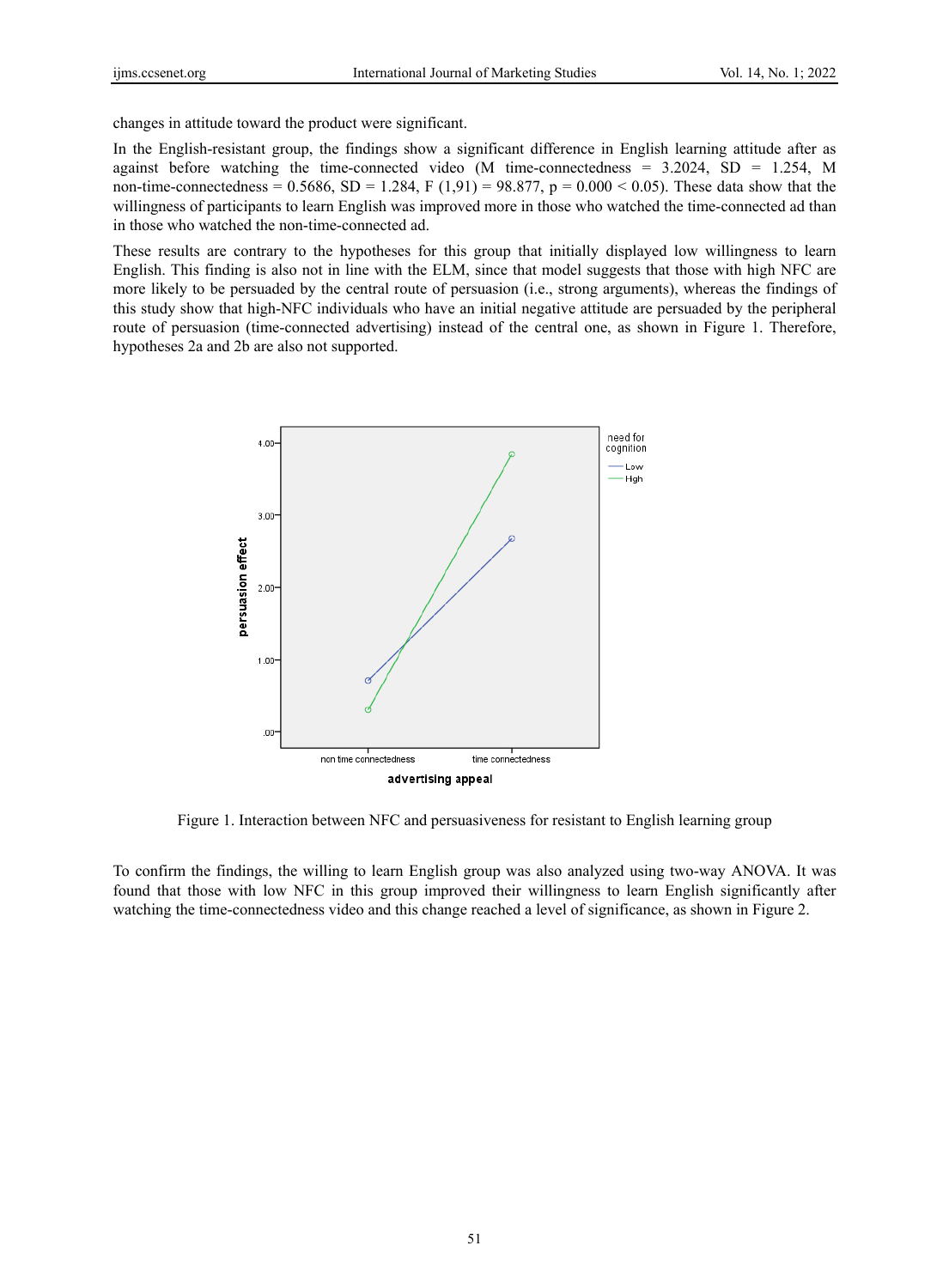

Figure 2. Interaction between NFC and persuasiveness for willing to learn English group

The comparison between the two groups indicates that the ELM works for participants who have an initial positive attitude toward a product but not those who have an initial negative attitude toward a product. That is, initial attitude toward a product is a key factor because it decides which persuasive strategy is effective.

#### *3.7 Discussion*

This study finds that it is necessary to immerse the audience in advertising and form associations between their current and future selves, in order to help them connect the ad to their own needs. The altercasting theory proposed by Weinstein and Deutschberger (1964) points out that one will interact based on the norms of a new social role that he or she is invited to play and make decisions based on the values associated with that role. In this light, time-connected advertising involves altercasting that transports the audience from their current selves to their future selves as a way of reducing resistance to the product.

The NFC level of the consumer is the key factor that decides whether they will form an association with their future self. The experiment shows that those with high NFC tend to assess information provided by advertising, accept it, and change initial negative attitude toward the product or service on that basis.

The comparison between the two groups conducted in study one shows that the ELM works for those who have an initial positive attitude toward the product but not for those who have an initial negative attitude. Tormala and Petty (2002) suggest that a target audience who are initially resistant to a product or service may develop further psychological resistance if strong arguments are used to convince them, reinforcing their initial negative attitude. This shows the importance of the initial attitude of consumers toward a product or service in determining what persuasive strategy to use.

#### *3.8 Study Two*

The second case study is about advertising for on-campus volunteer recruitment. The first case study found that the peripheral route to persuasion was more effective for those with high NFC and an initial negative attitude toward a product. The second case study will verify this finding in a new context. In addition, a scale on role transportation was implemented to examine whether those with high NFC in the resistant group had a higher level of immersion than those with low NFC.

# *3.9 Pilot Test*

Twenty participants were recruited to participate in the pilot test. They were randomly divided into two groups: the first group watched a time-connected advertisement while the other watched a non-time-connected advertisement. Then, they answered a questionnaire using a seven-point Likert-type scale.

As in study one, ANOVA was adopted to ensure that the audience could distinguish the current or temporal self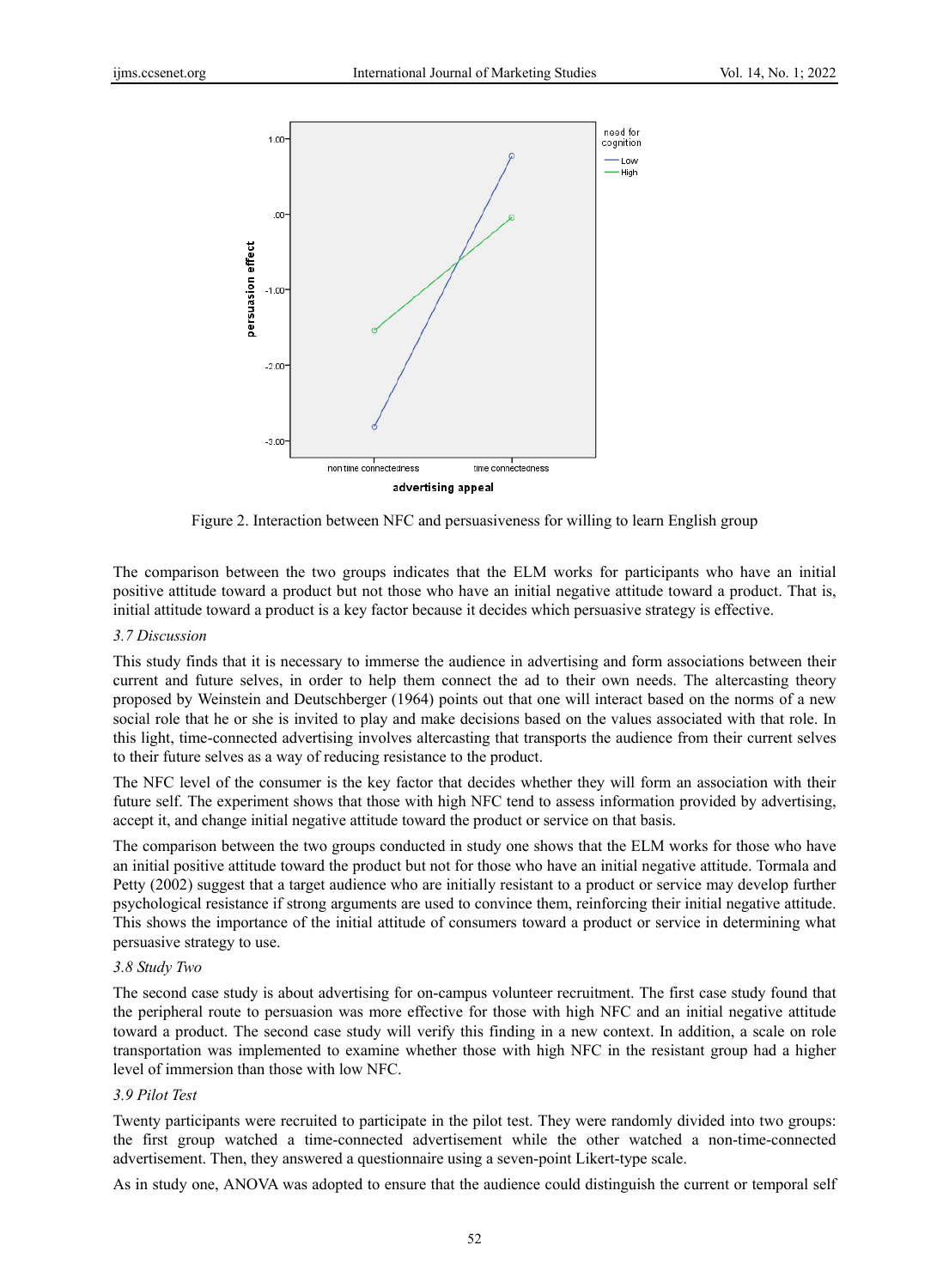of the advertising character. The analysis shows that the participants who watched the non-time-connected video scored it on items unrelated to time-connected (M non-time-connectedness =  $4.60$ , SD =  $0.810$ , M time-connectedness = 3.70, SD = 1.160, F (1,18) = 4.050, p = 0.059 < 0.1), while participants who watched the time-connected ad scored it higher on time-connectedness (M non-time-connectedness = 2.30, SD = 1.033, M time-connectedness = 9.40, SD = 1.838, F (1,18) = 113.423, p = 0.000 < 0.01). Thus, the videos were meaningfully different and the manipulation appropriate.

# *3.10 The Experiment*

After the pilot was completed, 312 participants were recruited for the experiment. As in study one, they were divided into two random groups: the first group watched a time-connected advertisement about volunteering, while the other watched a non-time-connected advertisement. Before watching the videos, they were asked to fill in a questionnaire about their product attitude (the degree of their agreement on volunteering among college students), and again afterward, on a seven-point Likert-type scale. Thus, changes in their attitude toward volunteering—product attitude and advertising attitude—could be spotted.

The top and the bottom 27% of scores of agreement on volunteering from the pre-questionnaire, filled out by the participants before watching the videos, were used to define willing to volunteer  $(n = 94)$  and resistant to volunteering  $(n = 81)$  groups, respectively. A fictitious brand (Eason University) was again used in the videos to avoid interference resulting from pre-existing associations surrounding a real university, as in study one.

The pre-questionnaire consisted of two dimensions: attitudes toward volunteer recruitment and need for cognition. The post-questionnaire, in contrast, covered attitudes toward volunteer recruitment and degree of role transportation.

# *3.11 Manipulation of Independent Variables*

# Time-connectedness

Time-connected advertising imparts information to the audience by way of a metaphor. Time-connectedness acts as a stimulus to make the participant think about the information presented, forming an association between the current and the future self. The benefits of volunteering are thus conveyed to the current self by the future self, reducing resistance to volunteering.

In the non-time-connected video, a senior student who is a volunteer tells the audience about the benefits that she has obtained from volunteering on campus, in order to persuade them to take part in volunteering. To control other variables that may influence the experimental results, the two videos are the same in terms of color, background music, and length.

# *3.12 Need for Cognition*

The NFC items again come from Cacioppo et al. (1984) and use a seven-point Likert-type scale. As in study 1, to avoid the impact of extrema, the overall mean was used as the benchmark for division of high- from low-NFC individuals.

# *3.13 Role Transportation Effect*

Green and Brock (2000) developed 11 items to measure the role transportation effect; they were revised to fit this study.

# *3.14 Measurement of Dependent Variables*

# Effectiveness of persuasion

This section measures changes in the participants' attitudes toward the product (volunteer recruitment) from before to after they watched the videos. The changes were used to analyze the videos' respective persuasive effects.

# *3.15 Experimental Result and Analysis*

# Descriptive statistics of the participants

In total, 312 college students took part in the study; the two groups contained 175 members, out of which 60 (34.3%) were men and 115 (65.7%) were women. Detailed information on the group members is listed in Table 3.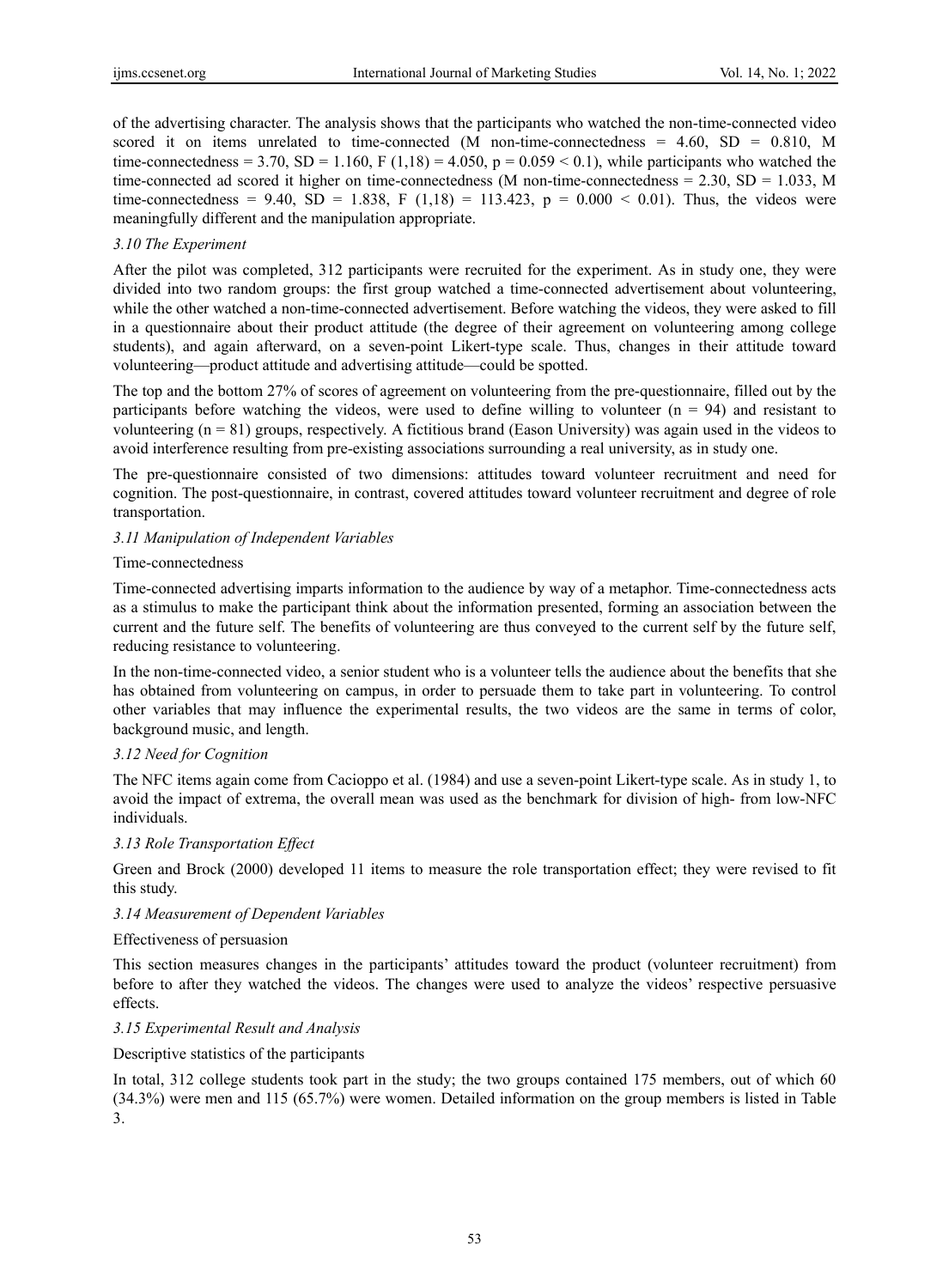| Table 3. Information on participants (study two) |  |  |  |
|--------------------------------------------------|--|--|--|
|                                                  |  |  |  |

| Variable                             | High NFC | Low NFC | Total |
|--------------------------------------|----------|---------|-------|
| Resistant to Volunteering Group (81) |          |         |       |
| Time-connected                       | 20       | 19      | 39    |
| Non-time-connected                   | 20       | 22      | 42    |
| Willing to Volunteer Group (94)      |          |         |       |
| Time-connected                       | 19       | 25      | 44    |
| Non-time-connected                   | 39       |         | 50    |

Reliability analysis

As in study one, all coefficients of Cronbach's α exceeded 0.7, the threshold for high internal consistency given by Nunnally (1978); detailed information is listed in Table 4.

Table 4. Reliability analysis (study two)

| Scale                                  | Cronbach's $\alpha$ | Number of<br><b>Items</b> |
|----------------------------------------|---------------------|---------------------------|
| NFC.<br>Product Attitude               | 0.74<br>0.91        | 18                        |
| (before)<br>Product Attitude<br>after) | 0.78                |                           |

#### *3.16 One-Way ANOVA for the Resistant to Volunteering Group*

ANOVA was used to examine whether there were significant changes in attitude toward volunteer recruitment on campus and hence persuasiveness of advertising (measured by attitude after the experiment minus attitude before).

Those in the resistant to volunteering group who watched the time-connected video changed their attitude significantly more than those who watched the non-time-connectedness video (M time-connectedness = 2.081,  $SD = 1.568$ , M non-time-connectedness = 1.035,  $SD = 1.136$ , F (1,79) = 11.931, p = 0.001 < 0.05).

In addition, the change in the attitude of members of the resistant to volunteering group reached a significant level for those who watched the time-connected video (M time-connectedness  $= 5.451$ , SD  $= 1.284$ , M non-time-connectedness = 3.973, SD = 0.199, F (1,79) = 52.27, p = 0.000 < 0.05).

## *3.17 Two-Way ANOVA for the Resistant to Volunteering Group*

Two-way ANOVA was used to examine whether the NFC of the participants affected the persuasiveness of advertising. After watching the time-connected advertisement, those with high NFC had significantly higher agreement on the value of volunteering (F  $(3,79) = 4.872$ , p = 0.030 < 0.05), as shown in Figure 3.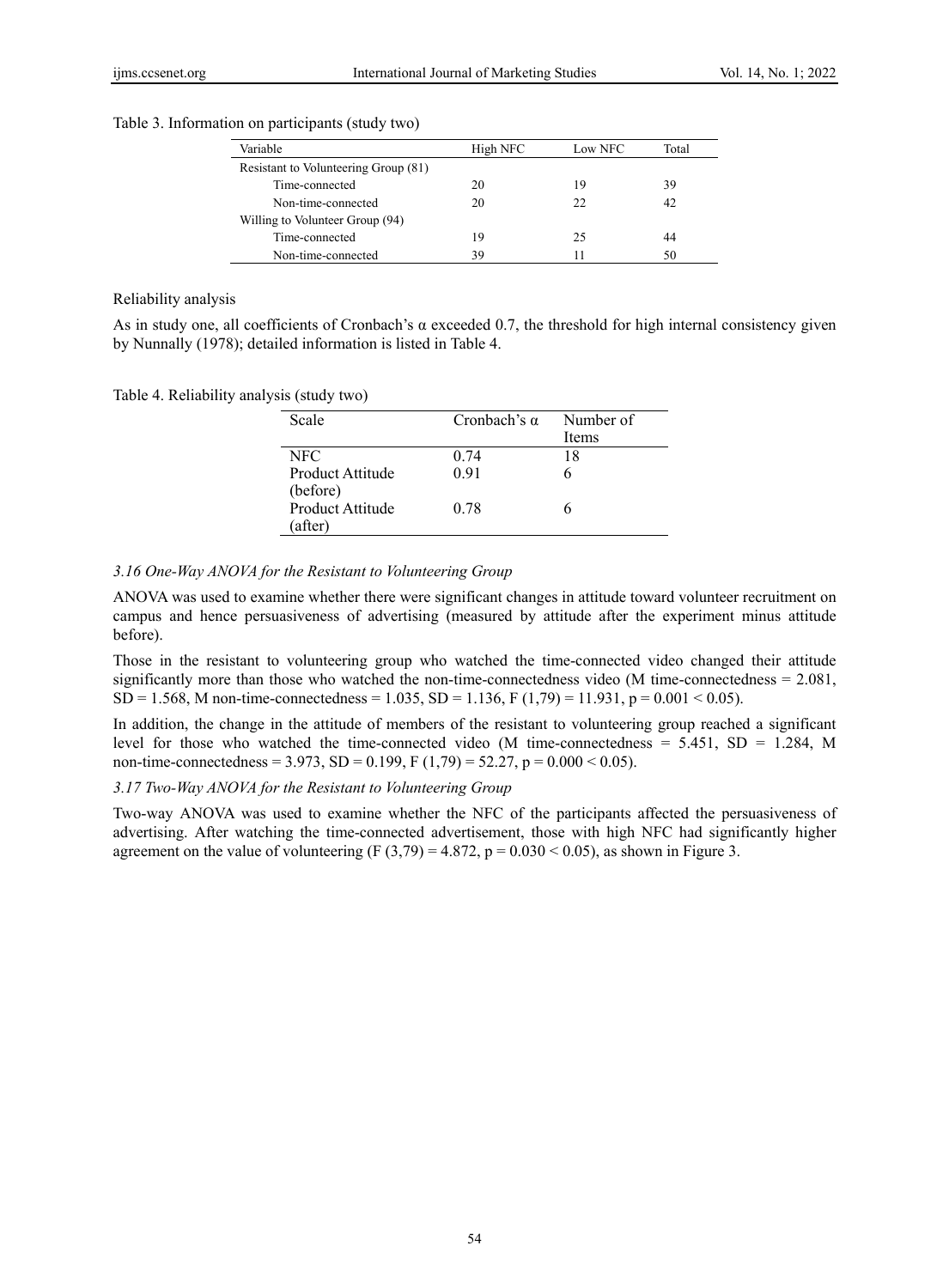

Figure 3. Interaction effect between advertising appeal and NFC

To further understand why those with high NFC who had an initial negative attitude toward campus volunteering showed a greater change in their attitude after watching the time-connected ad, degree of role transportation was set as a dependent variable, with time-connectedness and NFC were set as independent variables. These three variables were used to conduct two-way ANOVA. As seen in Table 8, high-NFC individuals who had an initial negative attitude toward volunteering experienced a higher degree of role transportation than did low-NFC individuals who also had an initial negative attitude (F  $(3,77) = 88.089$ , p = 0.000 < 0.05). (See Figure 4).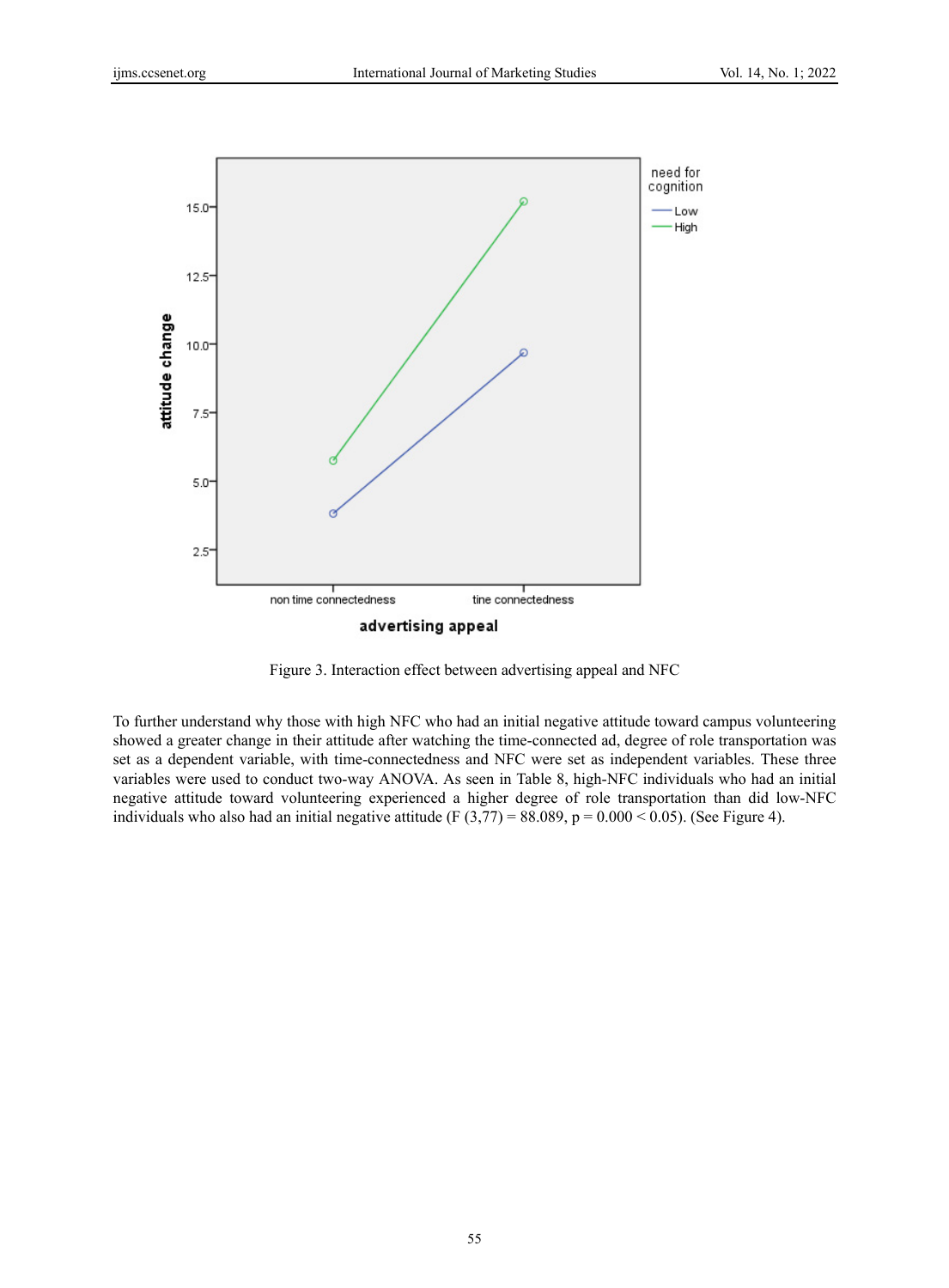

Figure 4. Interaction between advertising appeal and NFC

The willing to volunteer group scored high (positively) on attitude toward campus volunteer recruitment. Two-way showed that time-connectedness and NFC were not significantly correlated, F (3,90) = 2.459, p = 0.120, suggesting that time-connectedness and NFC (high vs. low) are not correlated.

# **4. Conclusion**

# *4.1 The Importance of Advertising Appeals*

Previous studies argue that two-sided advertising is the most effective way to reduce the resistance of consumers toward given products or services. Some scholars further suggest that resistance can also be reduced through one-sided advertising with the help of humor. However, humor cannot be used with all products and services; therefore, the present study supports the proposal time-connectedness theory can also be used to reduce resistance and improve the persuasiveness of ads. This is the study's most important contribution.

The experiments have shown that time-connected advertising (a form of one-sided advertising) can reduce the resistance of the audience to a certain product. For those who have an initial negative attitude toward a product, time-connected advertising immerses them and helps them temporarily put aside their resistance by transporting them to another time. In this way, the audience forms an association with a context in which they are more likely to accept the information, thereby enhancing the advertising's effectiveness. This may be useful for marketing products like pre-plan funeral contracts and insurance.

In addition, animated advertising works better than advertising that features real people—it is better at attracting attention and more memorable (Kuisma, Simola, Uusitalo, & Oorni, 2010). The videos made for the case studies were all animated, so that this factor would not interfere with the experimental results.

# *4.2 The Importance of Moderating Effects*

This study has shown that the NFC of consumers is a key factor in their response to ads that should affect advertisers' ad strategies and styles. Time-connected advertising in particular and the peripheral route in general are persuasive for high-NFC individuals who have an initial negative attitude toward a product; this is contrary to the ELM and the valorization of the central route, and reflects the established finding that strong arguments may lead to a firm, negative attitude (Tormala & Petty, 2002); the ELM appears to hold in the case of a positive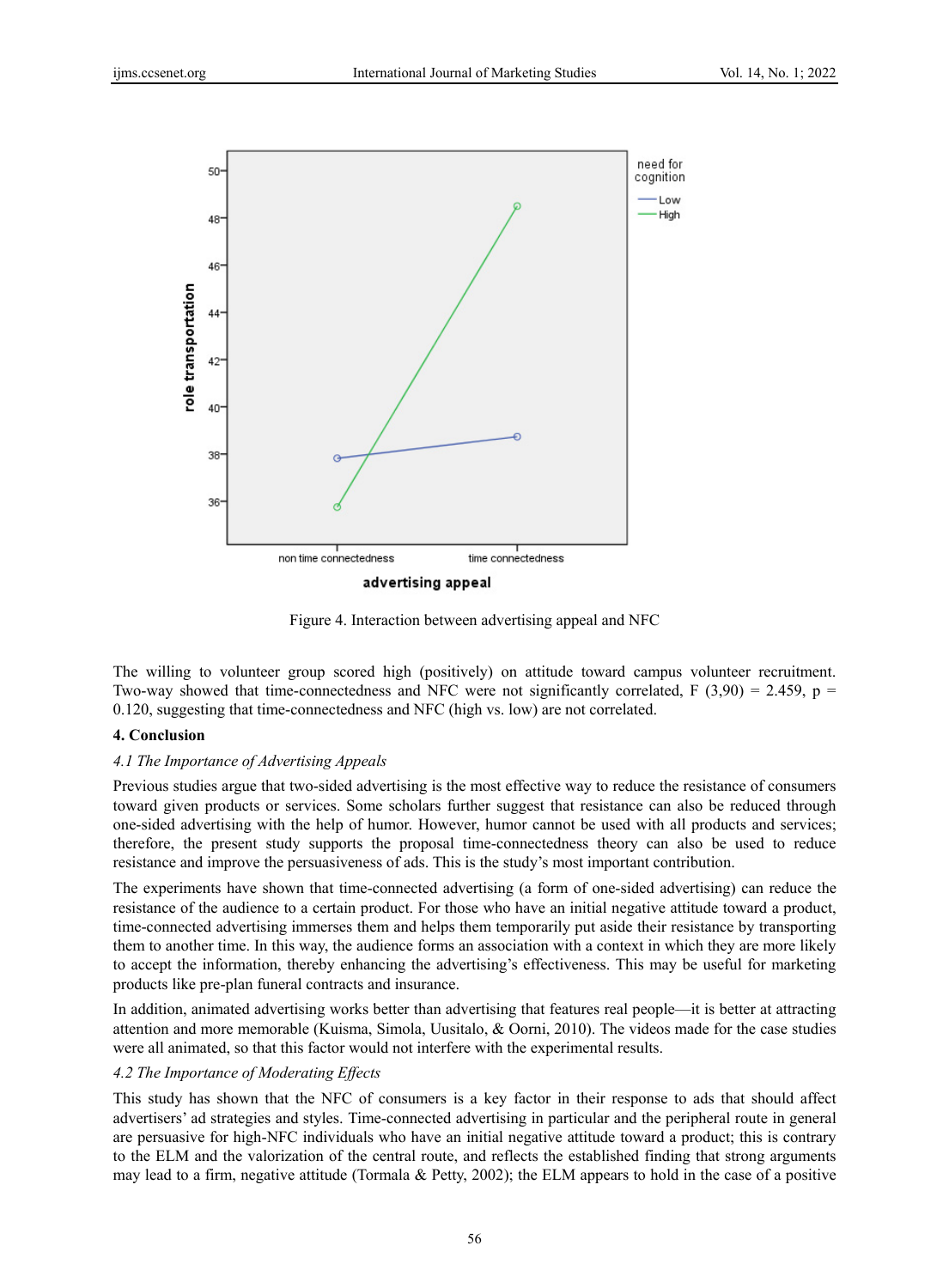attitude toward a product, however.

#### *4.3 Suggestions for Future Research*

This study has adopted self-report scales to measure transference. However, emotions are a comprehensive response, including physiological reactions and brainwave changes, and future research should use other ways of measurement, such as brainwave sensors and emotion coding systems for micro-expressions. These methods of triangulation can more accurately determine emotional changes and verify the present findings.

Advertising generally includes plots, characters, background music, and various other elements. The videos made for this study were dull and low-quality compared to real ads. Future research could usefully adopt ads of a higher caliber. In addition, participants should be tested at the same time and place and in a realistic context.

Nowadays, online social networking is very popular. Social networking service users are likely to let out negative emotions aroused by given products or services, such as discontent, through those services; these emotions can then spread virally and give rise to resistant attitudes in their networks and more broadly. Therefore, it is worth studying how brand marketing managers can communicate effectively with potential consumers and reduce their resistance towards the products or services in the social networking context.

#### **References**

- Banas, J. A., & Miller, G. (2013). Inducing resistance to conspiracy theory propaganda: Testing inoculation and metainoculation strategies. *Human Communication Research*, *39*, 184−207. https://doi.org/10.1111/hcre.12000
- Banas, J. A., & Rains, S. A. (2010). A meta-analysis of research on inoculation theory. *Communication Monographs*, *77*(3), 281−311. https://doi.org/10.1080/03637751003758193
- Biddle, B. J. (1979). *Role theory: Expectations, identities, and behaviors*. New York: Academic Press. https://doi.org/10.1016/B978-0-12-095950-1.50008-1
- Blanc, N., & Brigaud, E. (2014). Humor in print health advertisements: Enhanced attention, privileged recognition, and persuasiveness of preventive messages. *Health Communication*, *29*, 669−677. https://doi.org/10.1080/10410236.2013.769832
- Cacioppo, J. T., & Petty, R. E. (1982). The need for cognition. *Journal of Personality and Social Psychology*, *42*, 116−131. https://doi.org/10.1037/0022-3514.42.1.116
- Cacioppo, J. T., Petty, R. E., & Kao, C. F. (1984). The efficient assessment of need for cognition. *Journal of Personality Assessment*, *48*, 306−307. https://doi.org/10.1207/s15327752jpa4803\_13
- Case, D. O., & Given, L. M. (2016). *Looking for information: A survey of research on information seeking, needs, and behavior* (4th ed.). Bingley, UK: Emerald. https://doi.org/10.1108/S2055-53772016022
- Cin, S. D., Zanna, M. P., & Fong, G. T. (2004). Narrative persuasion and overcoming resistance. In E. S. Knowles & J. A. Linn (Eds.), *Resistance and persuasion* (pp. 175–191). Mahwah, NJ: Erlbaum.
- Crowley, A. E., & Hoyer, W. D. (1994). An integrative framework for understanding two-sided persuasion. *Journal of the Royal Statistical Society* (Series B), *39*(1), 1−38. https://doi.org/10.1086/209370
- Eisend, M. (2006). Two-sided advertising: A meta-analysis. *International Journal of Research in Marketing*, *23*, 187−198. https://doi.org/10.1016/j.ijresmar.2005.11.001
- Eisend, M. (2010). Explaining the joint effect of source credibility and negativity of information in two-sided messages. *Psychology & Marketing*, *27*(11), 1032−1049. https://doi.org/10.1002/mar.20372
- Eisend, M., & Tarrahi, F. (2022). Persuasion knowledge in the marketplace: A meta-analysis. *Society for Consumer Psychology*, *32*(1), 3−22. https://doi.org/10.1002/jcpy.1258
- Ertz, M., Jo, M-S., Karakas, F., & Sarigöllü, E. (2021). Message sidedness effects in advertising: The role of Yin-Yang balancing theory. *Social Sciences*, *10*(6), 1−26. https://doi.org/10.3390/socsci10060229
- Green, M. C., & Brock, T. C. (2000). The role of transportation in the persuasiveness of public narratives. *Journal of Personality and Social Psychology*, *79*(5), 701−721. https://doi.org/10.1037//0022-3514.79.5.701
- Green, M. C., & Fitzgerald, K. (2017). Transportation theory applied to health and risk messaging. In J. Nussbaum (Ed.), *Oxford Research Encyclopedia of Communication*. Oxford: Oxford University Press. https://doi.org/10.1093/acrefore/9780190228613.013.261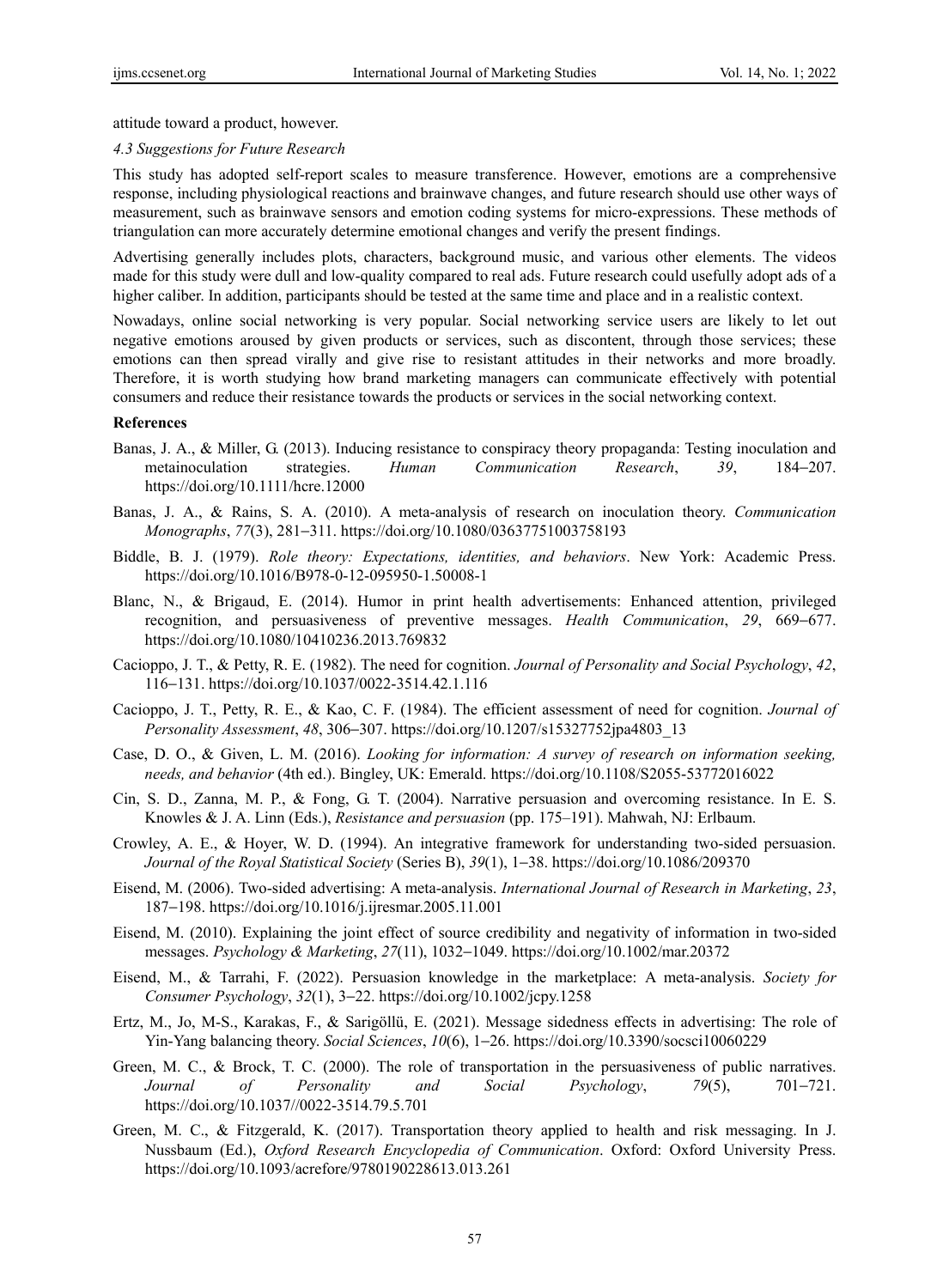- Hassanein, K., & Head, M. (2007). Manipulating social presence through the Web interface and its impact on attitude towards online shopping. *International Journal of Human-Computer Studies*, *65*(8), 689−708. https://doi.org/10.1016/j.ijhcs.2006.11.018
- Haugtvedt, C. P., & Petty, R. E. (1992). Personality and persuasion: Need for cognition moderated the persistence and resistance of attitude changes. *Journal of Personality and Social Psychology*, *63*(2), 308−319. https://doi.org/10.1037/0022-3514.63.2.308
- Haugtvedt, C. P., Petty, R. E., & Cacioppo, J. T. (1992). Need for cognition and advertising: Understanding the role of personality variables in consumer behavior. *Journal of Consumer Psychology*, *1*(3), 239−260. https://doi.org/10.1016/S1057-7408(08)80038-1
- Hirsch, A. R. (1992). Nostalgia: A Neuropsychiatric understanding. In F. S. Jr. John & S. Brian (Eds.), *Advances in Consumer Research* (Vol. 19, pp. 390−395). Provo, UT: Association for Consumer Research
- Jones, E. E., & Davis, K. E. (1965). From acts to dispositions: The attribution process in person perception. In L. Berkowitz (Ed.), *Advances in experimental social psychology* (pp. 219−266). New York: Academic Press. https://doi.org/10.1016/S0065-2601(08)60107-0
- Jones, E. E., & McGillis, D. (1976). Correspondent inferences and the attribution cube: A comparative reappraisal. In J. Harvey, W. J. Ickes & R. F. Kidd (Eds.), *New directions in attribution research* (pp. 389−420). Hillsdale, NJ: Erlbaum
- Karmarkar, U. R., & Tormala, Z. L. (2010). Believe me, I have no idea what I'm talking about: The effects of source certainty on consumer involvement and persuasion. *Journal of Consumer Research*, *36*, 1033−1049. https://doi.org/10.1086/648381
- Kim, S. (2012). Does corporate advertising work in a crisis? An examination of inoculation theory. *Journal of Marketing Communications*, *19*(4), 293−305. https://doi.org/10.1080/13527266.2011.634430
- Knowles, E. S., & Linn, J. A. (2004). The importance of resistance to persuasion. In S. Knowles & J. A. Linn (Eds.), *Resistance and persuasion* (pp. 3−9). Mahwah, NJ: Erlbaum. https://doi.org/10.4324/9781410609816
- Koenig, A. M., & Eagly, A. H. (2014). Evidence for the social role theory of stereotype content: Observations of groups' roles shape stereotypes. *Journal of Personality and Social Psychology*, *107*(3), 371−392. https://doi.org/10.1037/a0037215
- Kuisma, J., Simola, J., Uusitalo, L., & Oorni, A. (2010). The effects of animation and format on the perception and memory of online advertising. *Journal of Interactive Marketing*, *24*, 269−282. https://doi.org/10.1016/j.intmar.2010.07.002
- Levin, I., & Gaeth, G. E. (1988). How consumers are affected by the framing of attribute information before and after consuming the product. *Journal of Consumer Research*, *15*, 374−378. https://doi.org/10.1086/209174
- Lin, S., & Huang, Y. (2009). A study on college students' perception of English learning environment. *Journal of National Taichung University of Education*, *23*(1), 153−173. http://ord221145.ntcu.edu.tw/
- McGuire, W. J. (1964). Inducing resistance to persuasion: Some contemporary approaches. In L. Berkowitz (Ed.), *Advances in experimental social psychology* (pp. 191−229). New York: Academic Press. https://doi.org/10.1016/S0065-2601(08)60052-0
- Nunnally, J. C. (1978). *Psychometric theory* (2nd ed.). New York: McGraw-Hill.
- Pérez-Sobrino, P. (2016). Multimodal metaphor and metonymy in advertising: A corpus-based account. *Metaphor and Symbol*, *31*(2), 73−90. https://doi.org/10.1080/10926488.2016.1150759
- Petty, R. E., & Cacioppo, J. T. (1986). *Communication and persuasion: Central and peripheral routes to attitude change*. New York: Springer Verlag. https://doi.org/10.1007/978-1-4612-4964-1
- Petty, R. E., Cacioppo, J. T., & Schumann, D. (1983). Central and peripheral routes to advertising effectiveness: The moderating role of involvement. *The Journal of Consumer Research*, *10*(2), 135−146. https://doi.org/10.1086/208954
- Petty, R. E., Cacioppo, J. T., Strathman, A. J., & Priester, J. R., (2005). To think or not to think. In T. L. Brook & M. C. Green (Eds.), *Sage Persuasion: Psychological insights and perspectives*. Thousand Oaks, CA: Sage.
- Phillips, B. J., & McQuarrie, E. F. (2010). Narrative and persuasion in fashion advertising. *Journal of Consumer Research*, *37*(3), 368−392. https://doi.org/10.1086/653087